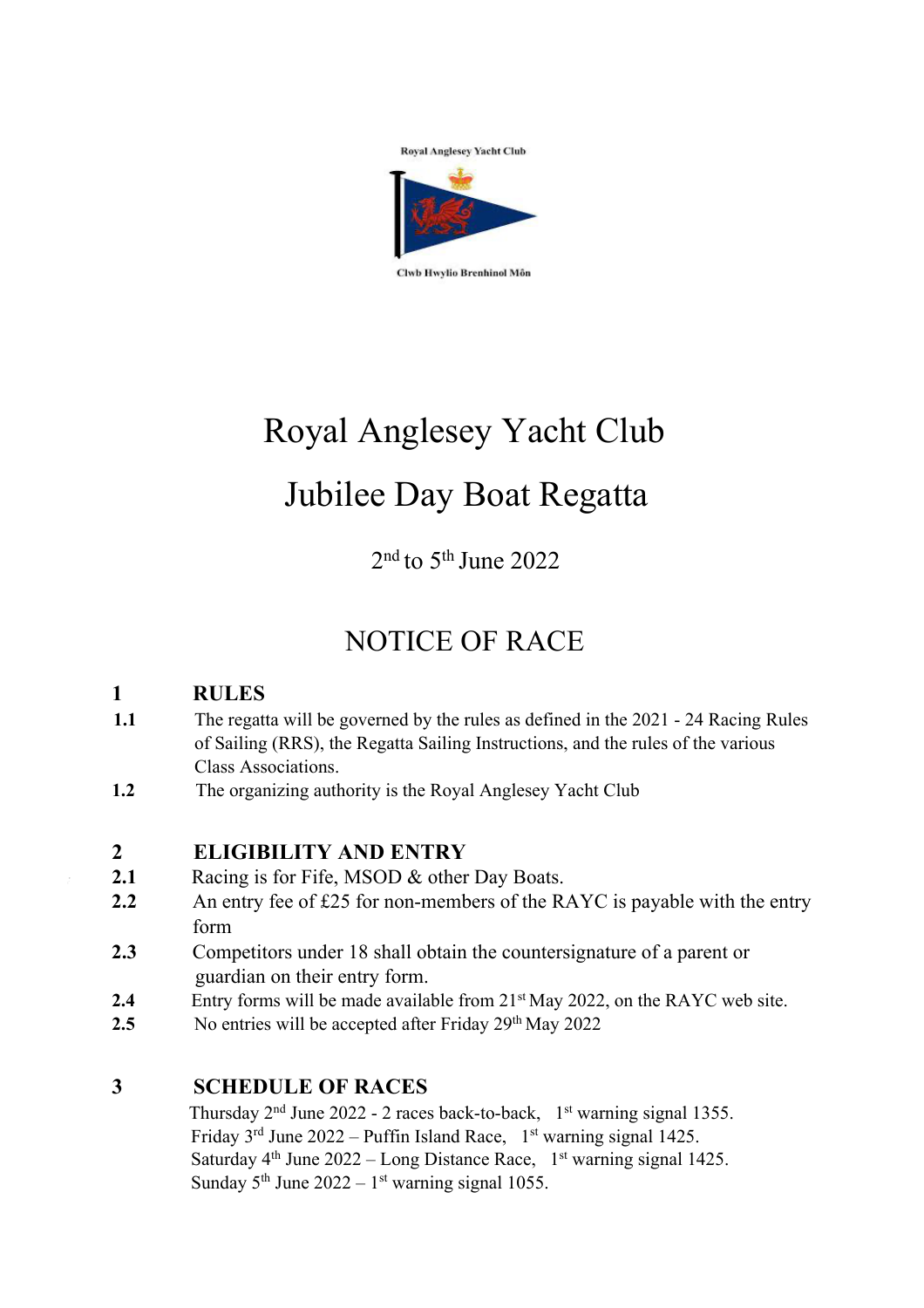#### **4 SAILING INSTRUCTIONS**

The final sailing instructions will be available after  $1<sup>st</sup>$  May 2022 on the RAYC web site https;//royalangleseyyc.org.uk.

#### **5 VENUE**

**5.1** Menai Strait off Beaumaris

The course will be published on the day to suit the weather & tides.

#### **6 SAFETY**

Personal Floatation — In line with class rules, Life Jackets/Buoyancy Aids shall always be worn by all crews, at all times, when using the Club launches and in boats of less than eighteen feet overall length.

#### **7 DISCLAIMER OF LIABILITY**

- **7.1** RRS Rule 4 of the Racing Rules of Sailing states "The responsibility for a boat's decision to participate in a race or to continue racing is theirs alone".
- **7.2** Sailing is by its nature an unpredictable sport and therefore inherently involves an element of risk. By taking part in the event, each competitor agrees and acknowledges that:
	- (a) They are aware of the inherent element of risk involved in the sport and accept responsibility for the exposure of themselves, their crew, their boat to such inherent risk whilst taking part in the event.
	- (b) They are responsible for the safety of themselves, their crew, their boat and their other property whether afloat or ashore.
	- (c) They accept responsibility for any injury, damage or to the extent caused by their own actions or omission.
	- (d) Their boat is in good order, equipped to sail in the event and they are fit to participate.
	- (e) The provision of a race management team, patrol boats and other officials and volunteers by the event organiser does not relieve them of their own responsibilities.
	- (f) The provision of patrol boat cover is limited to such assistance, particularly in extreme weather conditions, as can be practically provided in the circumstances.
	- (g) It is their responsibility to familiarise themselves with any risks specific to this venue or this this event drawn to their attention in any rules and information produced for the for the venue of the event and to attend any safety briefing held for the event.
	- (h) They are responsible for ensuring that their boat is equipped and seaworthy so as to be able to face extremes of weather; that there is crew sufficient in number, experience, and fitness to withstand such weather, and that the safety equipment is properly maintained, stowed and in date and is familiar to the crew.